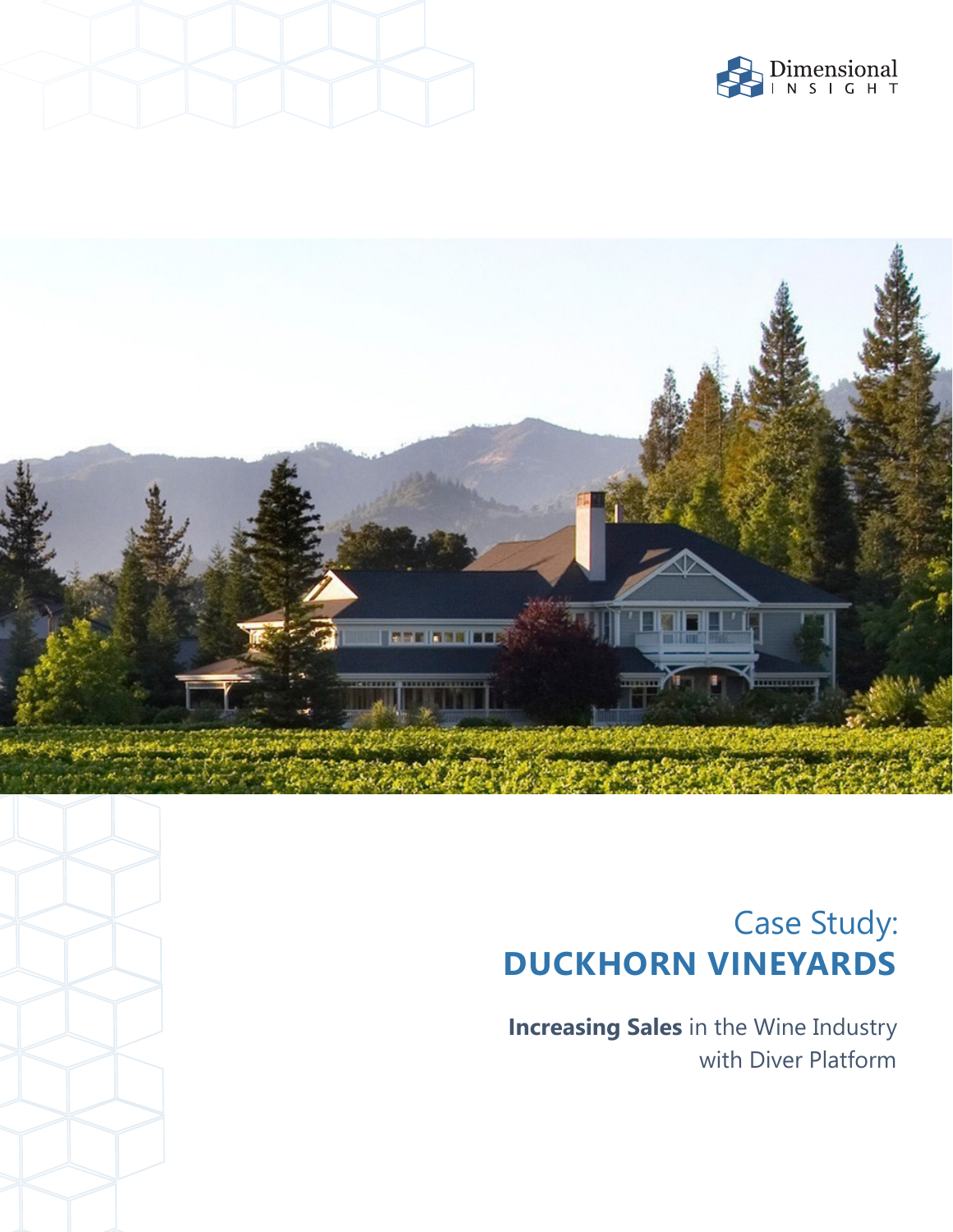





**Organization: Duckhorn Vineyards Industry: Beverage Alcohol Location:** Saint Helena, CA **Customer since:** 2014 **Solution: Diver Platform Website:** duckhorn.com

#### *Quick Facts:* **<b>Company Description:**

Duckhorn Wine Company was founded in 1976 and has established itself as one of North America's premier producers of Napa Valley wines. The company represents and sells six brands from Napa and other parts of California and the Pacific Northwest: Duckhorn, Decoy, Paraduxx, Goldeneye, Migration, and Canvasback. It quickly grew from a company with one brand and two SKUs to one with six brands and more than 40 SKUs.

Duckhorn felt that in order to better analyze trends in the market and be able to accelerate growth, it needed a business intelligence solution that would allow it to better look at and analyze its data. As a result, Duckhorn selected Dimensional Insight's Diver Platform™ (Diver) because of its flexibility, ease of use, and easy administration in giving its executives and sales and marketing teams the ability to get data quickly and accurately.

### DATA-DRIVEN TEAM NEEDS ROBUST BI TOOL

Duckhorn has about 25 Diver users across the organization, including the executive team, sales reps, and marketing team. With Diver, Duckhorn's staff has access to dashboards that allow them to examine sales in their specific region or nationwide. The merchandising team and sales reps use Diver to look at specific account information and see how well they are meeting their goals, while the senior vice president of sales uses it hourly to assess the overall health of the business. If questions arise, users are able to dive in to the data and find the answers. "We are an extremely data-driven, analytical organization,"

says Sue Tamburelli, Duckhorn's director of sales operations. "Being able to have a tool that helps us easily analyze the data, easily analyze the market-it's been fantastic. We're very happy with the way that we are able to address all of our users' questions and provide answers to the organization."

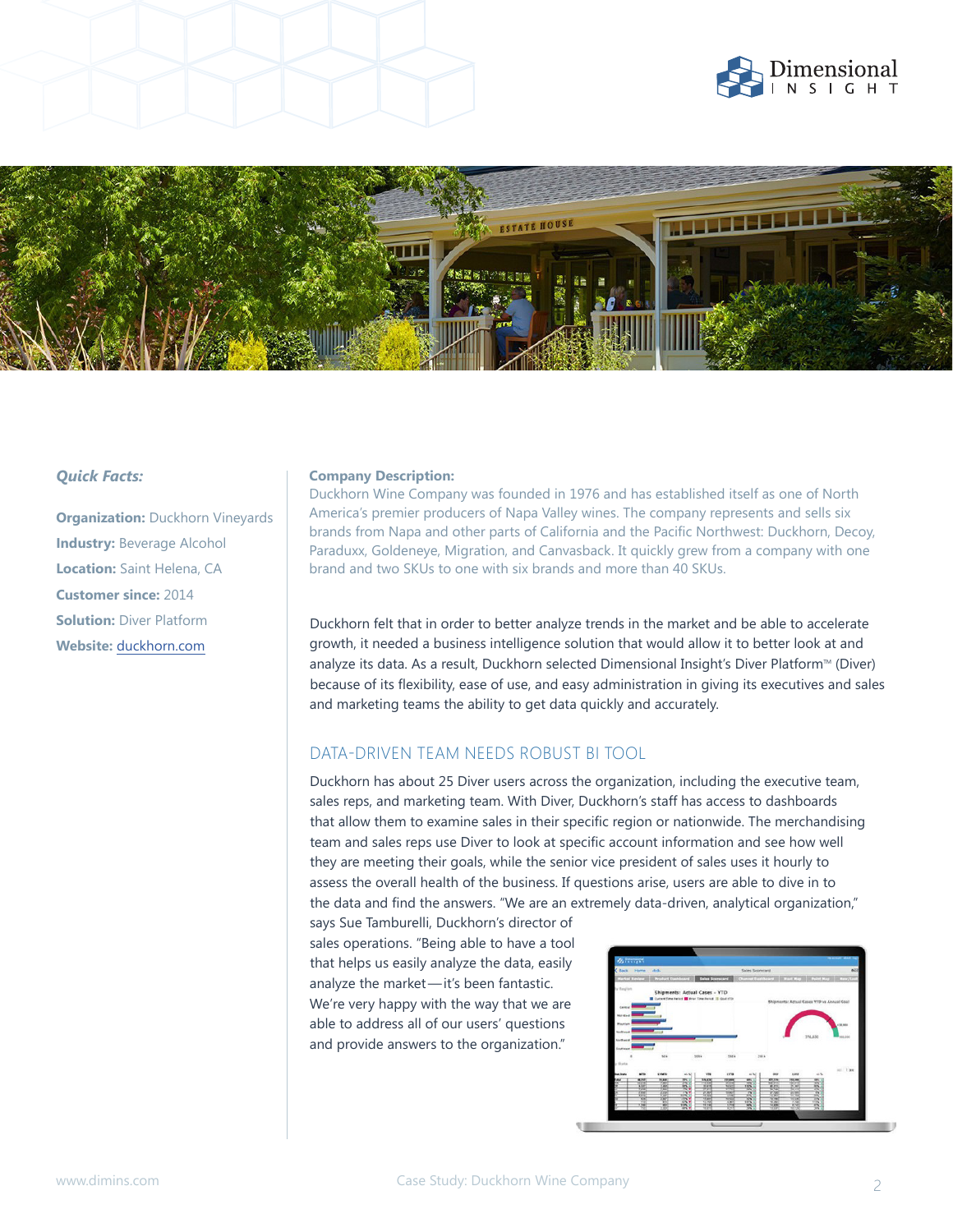

## USING DIVER TO INCREASE SALES

One of the ways the company has been able to use Diver is through its focus on new and lost accounts. "Brand loyalty is not as strong across our industry as it is in other industries," says Tamburelli. "Being able to take a look at brand and SKU penetration at the account level has been very easy with Diver and instrumental to some of our successes in the market."

Diver also allows Duckhorn to go to market with different sales strategies in different regions. One geographical region in the company is currently focused on the new and lost accounts, while another region is focused on increasing its points of distribution. The data Duckhorn produces using Diver helps the company answer specific market-driven questions so it is able to sell right to that market.

"I can't imagine a sales organization not having a product like Diver," Tamburelli says. "Being able to quickly analyze what's happening in the market, what the trends say, understanding account base growth and distribution opportunities are all instrumental to grow sales…it's becoming a must-have tool."